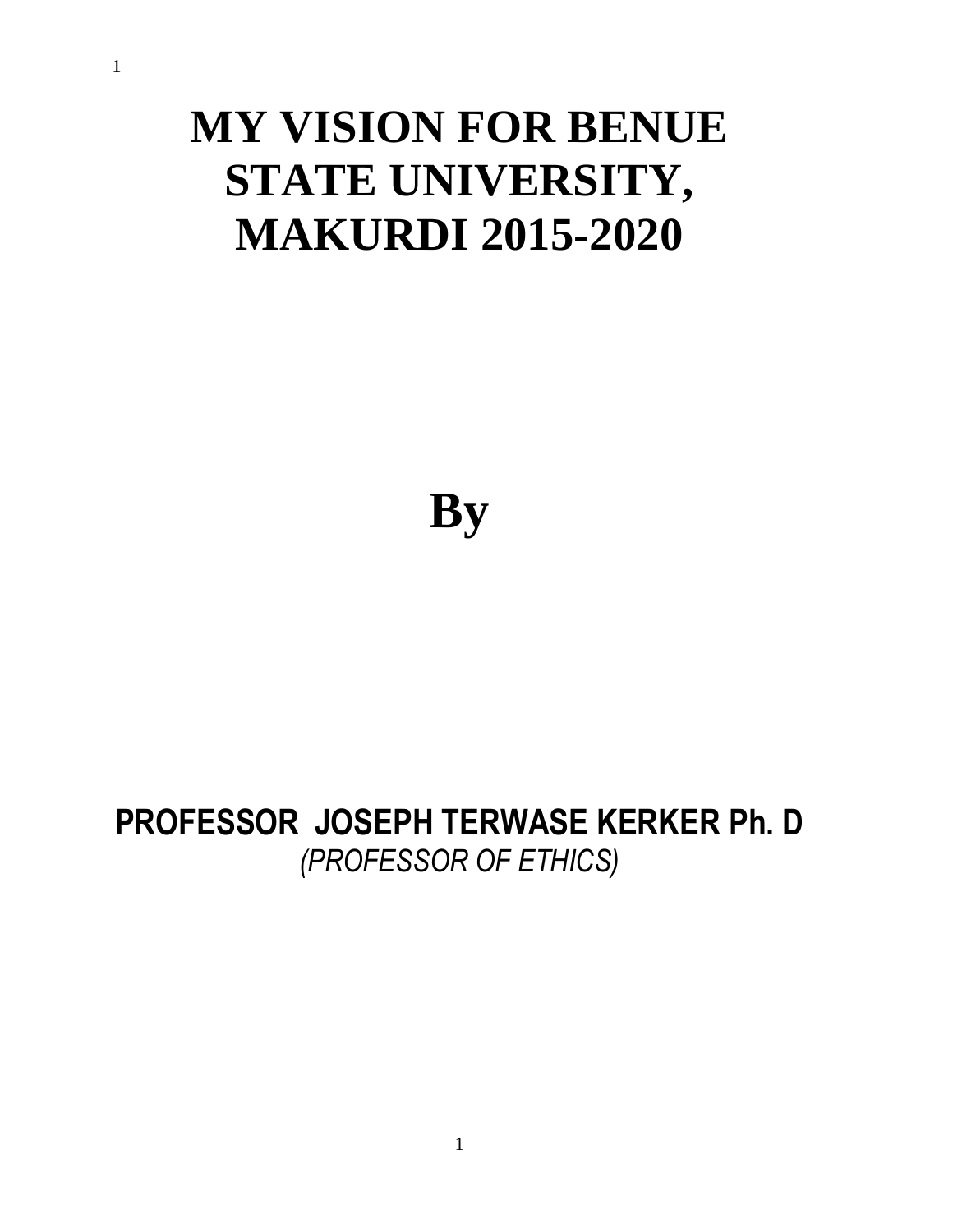## **Introduction**

Benue State University was established in 1992 with a clear vision and mission: *to be the first choice university in Nigeria and one of the best in the World*. In the past 22 years, the university has partially actualized this vision and earned its position among the first generation universities in Nigeria and of course first choice university in Nigeria. This is evident from the teaming applications that the university receives every year from prospective undergraduates and staff appointments. This therefore demonstrates the fact that Benue State University has come of age. What remains to be done is, consolidate on the gains so far, restructure our failures and initiate new projects to address the emerging realities and challenges of our times in the overall interest of actualizing the vision of the University.

My vision for Benue State University derives from the well articulated vision of the university: '*To make Benue State University, FIRST choice university in Nigeria and one of the Best in the world.* Below are the highlights on how we intend to achieve this noble goal.

# **A THE DEVELOPMENT OF INFRASTRUCTURE**

The development of infrastructure in Benue State University is a key demand given the exhausted nature of the structures inherited from the institutions that were here before. Despite the tremendous improvement in the provision of infrastructure in the university through TETFund interventions, there are still challenges.

### *Senate Building*

The university central administrative block, known as the senate building will be a priority project of my administration and shall be given speedy attention and will not be compromised.

*University Library*; The ultra-modern library complex under construction shall be stock-pilled with current books and journals with full e-library facilities of modern status.

# *Well Equipped Staff offices*

Staff offices are still inadequate in Benue State University despite all the efforts of the past administrations. My drive in this direction will be to ensure that the hard working staffs of the university have good offices to be able to deliver the needed administrative and academic services that they provide or offer every day.

### *Lecture Theatres and Halls*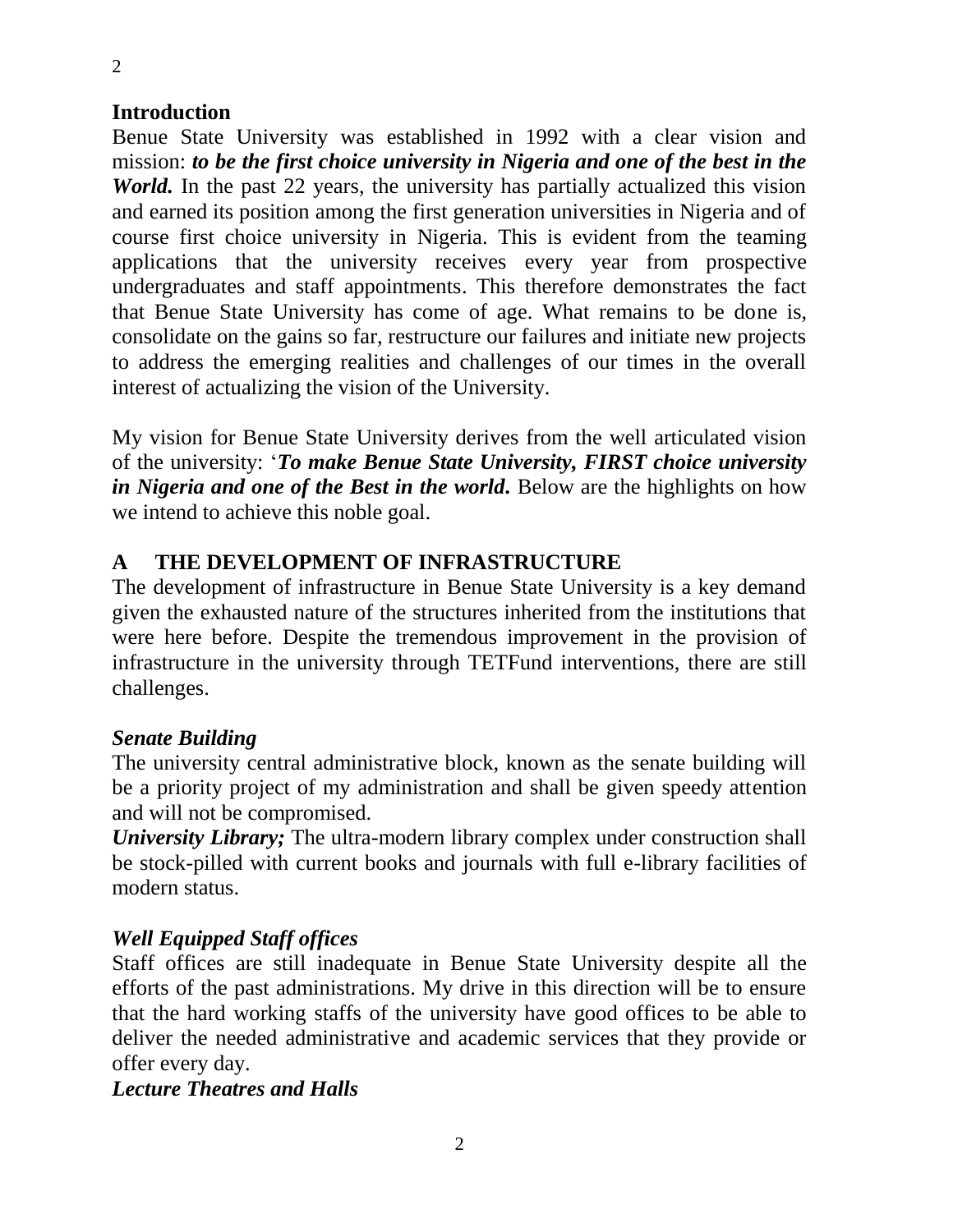Again I commend the efforts of the past leaders of the university in the provision of lecture theatres and halls, especially with the interventions from TETFund. I shall seek additional funds from other organizations like IMF, World Bank, NNPC, etc for the purposes of building additional lecture halls to increase our carrying capacity.

# *Water and Power Supply*

Water and power supplies in the university shall be given the desired attention since modern facilities that are used every day and every time in the university cannot function to full capacity without adequate and continuous supply of water and power.

### *Landscape*

The university needs a very elaborate landscape activity to give it a befitting outlook. Proper walk ways will be constructed especially the road linking the two campuses to facilitate orderly and safe movement of people on campus.

# **B STAFF DEVELOPMENT/MOTIVATION**

Staff development and motivation shall remain a key plan of my administration. This shall be done in these specific contexts.

# **Staff Welfare**

Staff welfare shall not be compromised and shall be given top priority. Specifically I will liaise with the state government to ensure prompt payment staff salaries. I will also decisively address the issues of pension, National Health Insurance Scheme and Taxation. These three items originate from the national level but we can domesticate them at our level pending when all contending issues are resolved. For the Pension in particular I will through negotiations with all interested parties on campus begin the monthly contribution of N5Million. I shall also persuade the government to resume the monthly contribution which was stopped in 2007. I shall aggressively negotiate the current tax for a down ward review.

# *Attendance to Conference*

My administration through the Directorate of Research and Development shall encourage staff attendance to both local and international conferences, workshops, seminars and other functions where they will engage in cross fertilization of intellectual ideas. The directorate of research development shall prepare a roster for attendance to conferences and especially, lower cadre academics will be given priority.

# *Staff Promotions*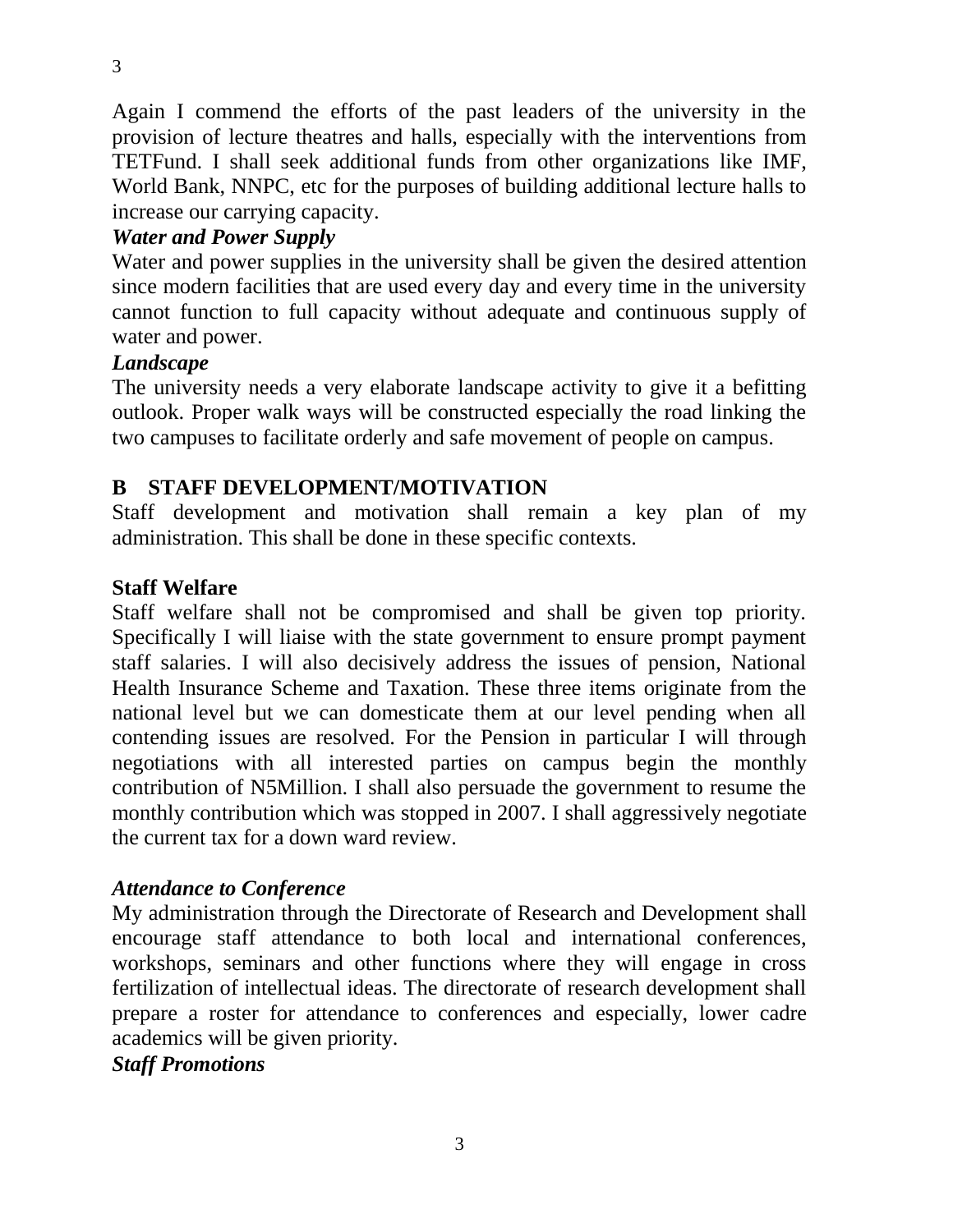I will ensure that staff promotions are carried out promptly as at when due with payment of such done with immediate effect to prevent accumulated promotion arrears..

# *Sports and Recreation*

Sports and recreational facilities shall be provided specifically for staff who will be encouraged to engage actively in sports and recreation during their leisure times. Staff games will be staged annually in the university to prepare our university staff for the National Universities Staff Games.

# **The University Security**

I shall put in place measures that will strengthen the security of staffs, students and other university properties during my tenure of office as Vice Chancellor, if given the opportunity. I shall collaborate state security agents, students informants etc. Younger people including university graduates will be recruited in the security department, with frequent seminars and workshops to upgrade their knowledge on matters of crime and security. We shall also acquire modern crime detectives and other security gadgets to make the unit more effective.

# *Reward for hard work*

There are many staffs of the university that since its inception about 23 years ago have been working day and night to give it its present status of national recognition. Most of these people are not noticed and appreciated, but my administration intends to change the situation. To further motivate the staff for greater service delivery, such staff with outstanding performances of duty shall be identified and given merit awards including material incentives. Ailing staffs will not be tolerated.

### **Staff Discipline**

This is a very delicate issue but there must be a balance between hard work and indiscipline. Specifically issues of sexual harassment and sorting shall be aggressively but diligently treated decisively as they put the university image in jeopardy. Those found culpable will be appropriately sanctioned.

# **C FACULTIES, DEPARTMENTS AND UNITS**

The strength of the university is located in the Faculties, Departments and Units that collectively work for the promotion of the general wellbeing of the system. Due attention shall therefore be paid to these various segments of the university for maximum service delivery. We shall pursue the issue of vehicles not only for Deans and Directors, but also for Heads of Department. We shall restore departmental and faculty registration charges, to be collected directly at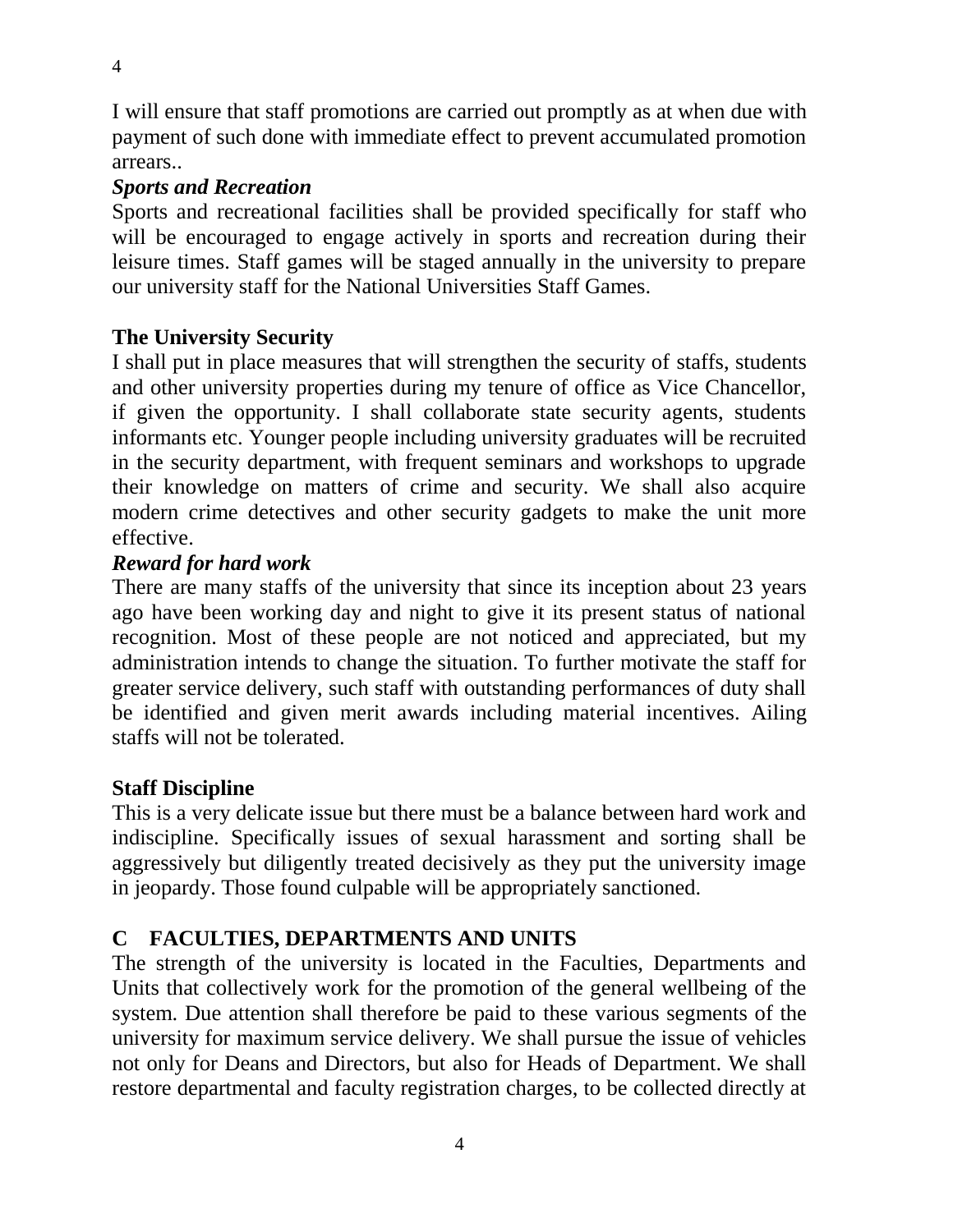the registration points by faculties and departments, and also monitor closely to ensure prudent and transparent management of funds generated. This is to avoid the tendencies that may warrant the diversion of faculty and departmental funds for other uses as sometimes difficult situations may compel the university management to utilize such funds for other pressing needs.

The *Faculty of Environmental Sciences* will be run with the **Faculty of Engineering in mind.** This is intended to move our people from civil service training to more professional service skills to produce graduates who can be self employed. In the same direction high premium will be placed on centre for entrepreneurship to train students in skills acquisition to be self employed by establishing small and medium scale businesses on graduation.

# *The ICT*

*I*nformation and Communication Technology has taken the central stage in world development and any modern university without a functional ICT cannot function effectively. The university ICT will be sufficiently positioned to handle the university internet requirements through the provision of genuine high powered equipments (band width), staff recruitment and training to make it operate at maximum capacity. I will seek the services of staff of mathematics and computer to develop software for use in examination processing, collection of school fees, students registration etc.

### *Academic Excellence*

The university is known to be the centre of academic excellence, achieved through teaching, learning and research. The directorate of research shall take full responsibility of ensuring the full realization of the university culture of teaching, learning and research. We shall closely monitor, research, teaching by staffs and learning by students at regular bases. To make the academic staff more effective, I shall employ more qualified staff to reduce academic staff work load to make them more effective including marking of examinations scripts on time.

### *The Unions on Campus*

The role of the unions in capacity building in the university is very crucial and if given the opportunity, my administration shall work very closely with the unions on campus to realize the overall objective of the university, to achieve academic excellence. As partners in development I shall constantly engage into frantic dialogue and sometimes, negations with the unions on campus and always keep them informed about the general administration of the university from time to time. I will capitalize on my experience as a former Chairman of ASUU- BSU to bring this about. You will recall that during my tenure as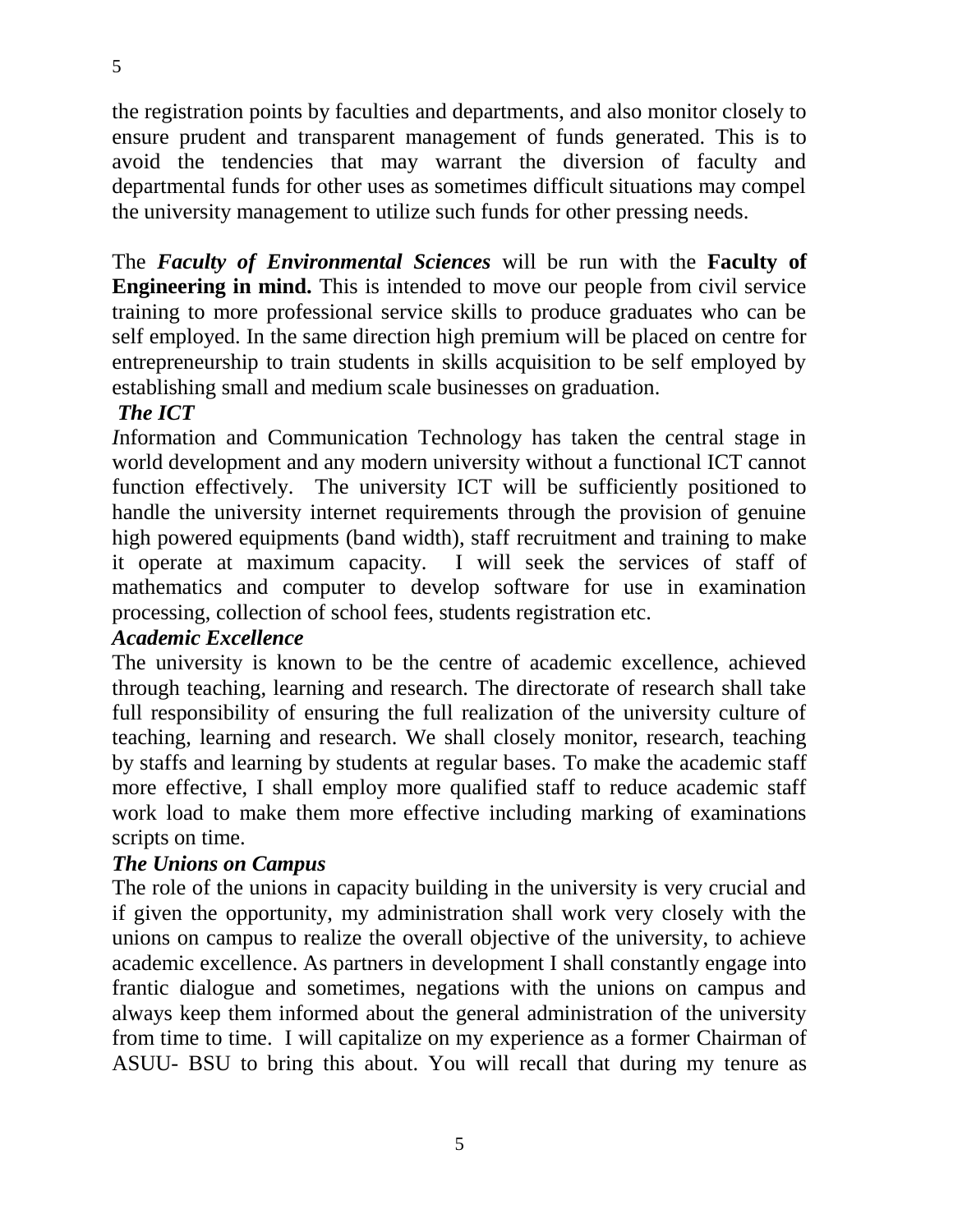Chairman of ASUU of this branch the university did not witness any strike action embarked by the union.

# **D COLLEGE OF HEALTH SCIENCES**

The College of Health Sciences operates only two faculties for now, Faculty of Basic Sciences and Faculty of Clinical Sciences. There is need to create the Faculty of Allied Medical Sciences to meet the statutory requirements of a college of health sciences, and we shall with delight do that and also ensure a cordial relationship between the university and the college, by recognizing and respecting the statutory autonomy of the college. There is need also to build additional hostels for the students as there is hostel crises already owing to stagnation of students in the past years. We shall endeavor to enhance the relationship between the University, the Teaching Hospital and the College.

# **E FUNDING**

The most demanding challenge in the overall scheme for university development is the issue of funding. Without proper funding, it will be impossible to realize the vision of the university as we have stated above. Apart from the allocation of funds to the university from the state government, funds are also generated from tuition and other fees paid by the students and those who do various businesses with the university. This is usually inadequate given the recurrent financial demands of the university occasioned by the daily administrative running and maintenance of the system. In addition to the above we shall resuscitate these already existing sources of internal revenue generations of the university.

# *Convocations/Endowment funds*

Convocation ceremonies are very important functions of the university, for during that period, the university usually invites her good friends to converge for the ceremony. During our convocation ceremonies, our teaming visitors, who are mostly friends of the university, shall be wooed to participate in fund raising activities by donating cash or other items like buildings, vehicles, books etc. to enhance development of the university.

# *The University Clinic*

With the great number of consultants and other high professionals in the college of health sciences, the university clinic shall be upgraded with modern facilities to offer medical services equivalent to those being offered at the teaching hospital at lower rates and this can attract some revenue to the university.

# *Consultancy Unit*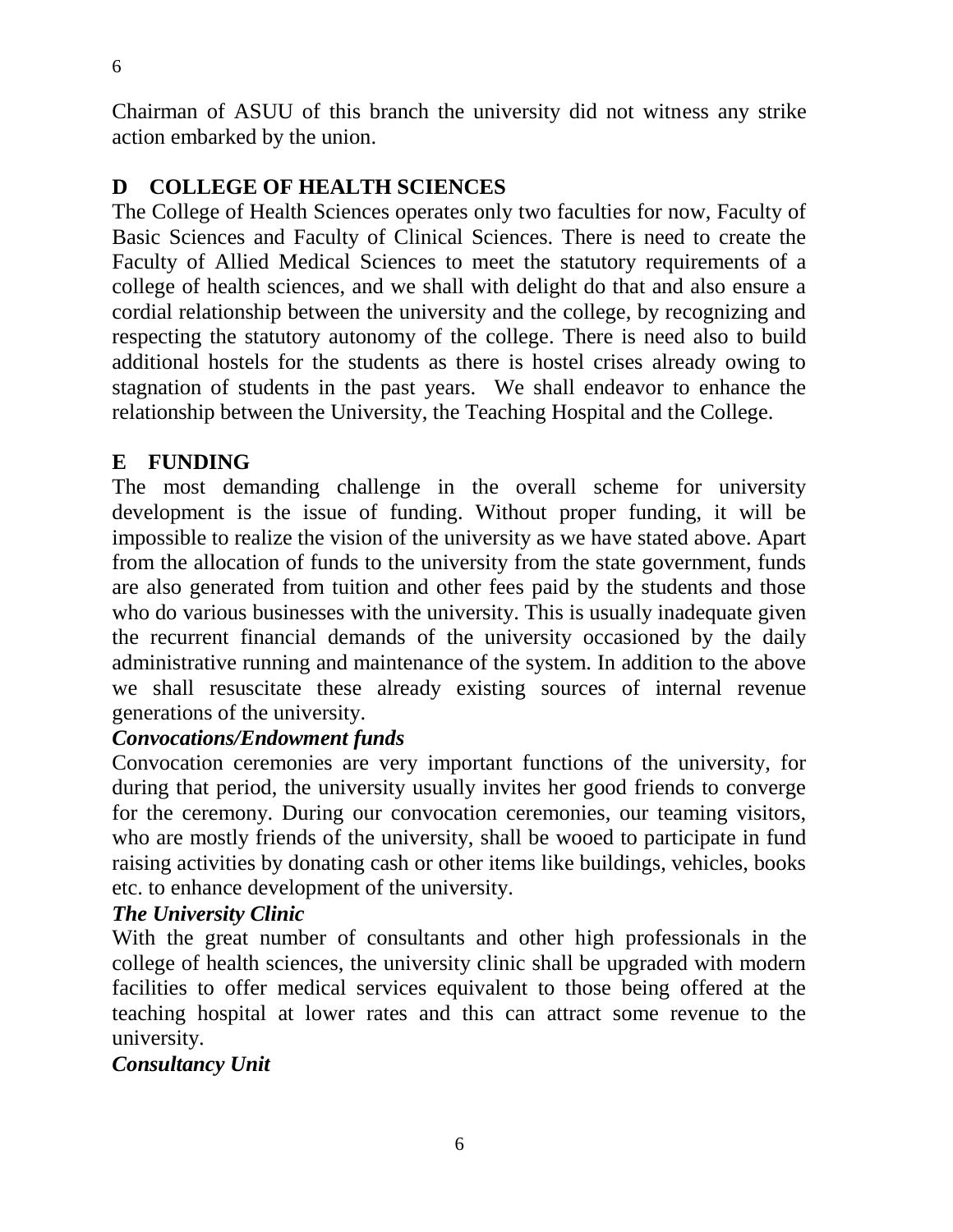The Consultancy unit shall be overhauled and mandated to expand in fund yielding ventures. For example, the team of professionals that we have in the various departments of the university shall be mobilized to offer consultancy services to those desiring them at a cost for the benefit of the university. Other fund raising activities like, transport services, Hotel and Catering services, sell of petroleum products, agricultural production, etc, shall be engaged in at various stages.

# *Centre for Continuing Education/Sandwich/Distance Learning*

These three programs will be expanded to cover as many departments of the university as possible. The reason is that these programs yield a lot of revenue to the university, and expanding them will mean increase in revenue generation.

### *Postgraduate School*

The pursuance of higher degrees by academic staff in particular shall be mandatory and the top priority of the postgraduate school and no longer a matter of choice of the individual staff. All departments must mount Postgraduate programmes with upgraded postgraduate facilities like airconditioned lecture theatres, public address systems, viewing screens and Power Point, etc.

### *Micro Finance Bank*

Considering the huge monies raised and expended by the thrift, cooperatives and credit societies in the university, my administration shall attempt to harmonies these bodies with the aim of establishing a Micro Finance Bank properly constituted to manage the staff and students funds/savings.

### *Private Investors*

Friends of the university shall be wooed to invest in the institution by providing infrastructures by either donations or on lease to the university. The lease arrangement will allow the donors to be able to recover their monies after a period of time and then hand over such property to the university. The consultancy unit shall adequately take care of this.

### *Alumni Association*

As a major stakeholder of the Benue State University, The Benue State University Alumni Association has come of age and we shall partner with it so that it can intervene in the development drive of the university.

### *Our Bankers*

We shall negotiate with our bankers to invest in the university, and other organizations like, MTN, GLO, ETISALAT, AIRTEL, etc who do business on the university to do same

### **Conclusion**